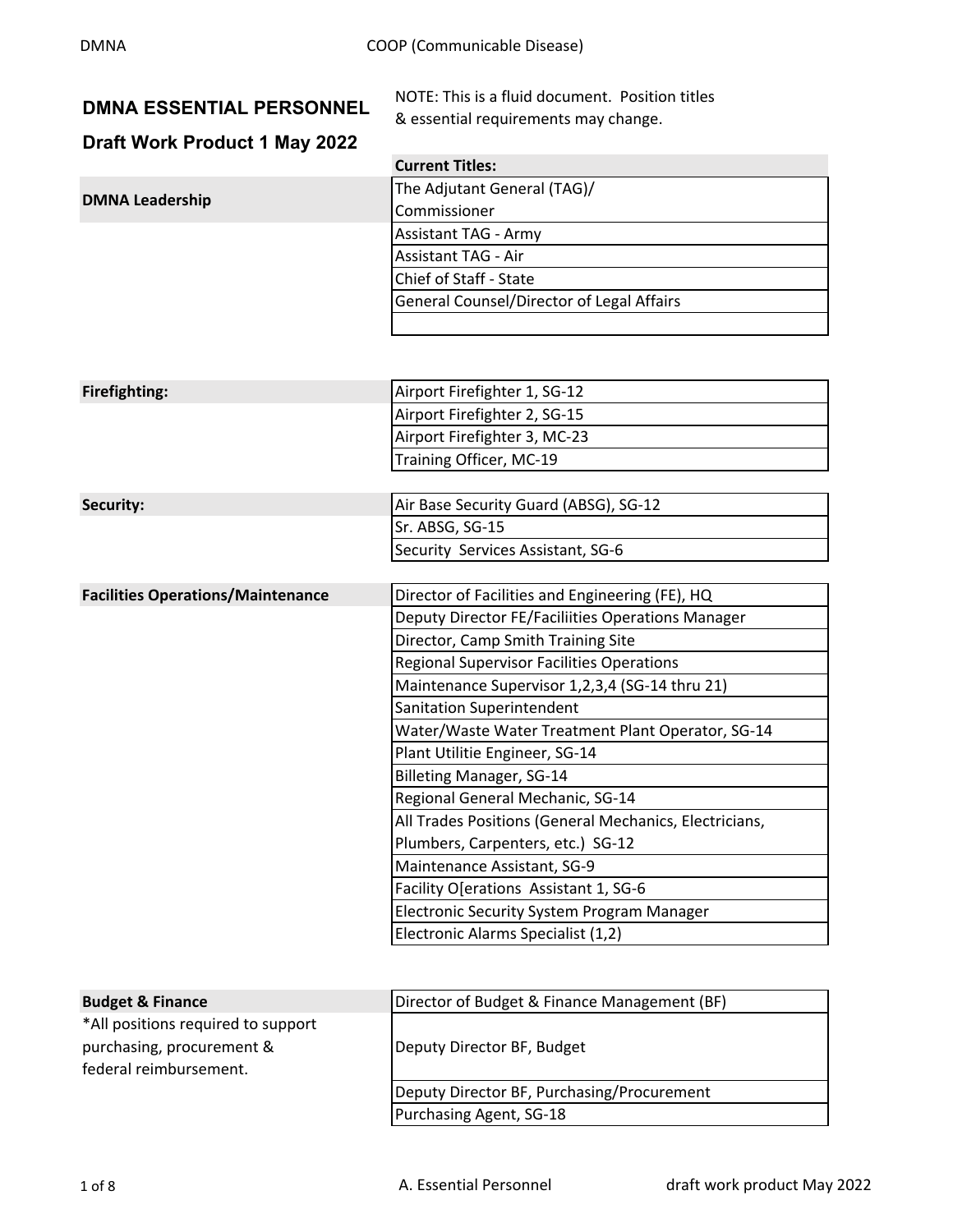| <b>Human Resources (State)</b>                  | Director, State Human Resources (HS)                |
|-------------------------------------------------|-----------------------------------------------------|
| *All State Active Duty payroll team             | <b>Deputy Director HS</b>                           |
|                                                 | Associate Director HR 1 (Payroll Manager)           |
|                                                 | Administrative Specialist 1, MC-18                  |
|                                                 | <b>HR Specialist 1</b>                              |
|                                                 | Office Assistant 3                                  |
|                                                 |                                                     |
| <b>Public Affairs</b>                           | <b>Director Public Affairs</b>                      |
|                                                 |                                                     |
|                                                 |                                                     |
| <b>Legislative &amp; Government Affairs</b>     | Director of Legislative & Community Affairs         |
|                                                 |                                                     |
|                                                 |                                                     |
| <b>NY Military Forces</b>                       |                                                     |
|                                                 | Naval Militia Executive Officer NY Naval Militia    |
|                                                 | NY Guard Administrative Officer                     |
|                                                 |                                                     |
| <b>Environmental &amp; Financial Compliance</b> | Environmental Program Specialist 1, SG-18           |
|                                                 | Environmental Specialist, SG-14                     |
|                                                 | Grants Analyst, SG-18                               |
|                                                 | Resource Advisor and Resource Advisor 2, SG-12 & 14 |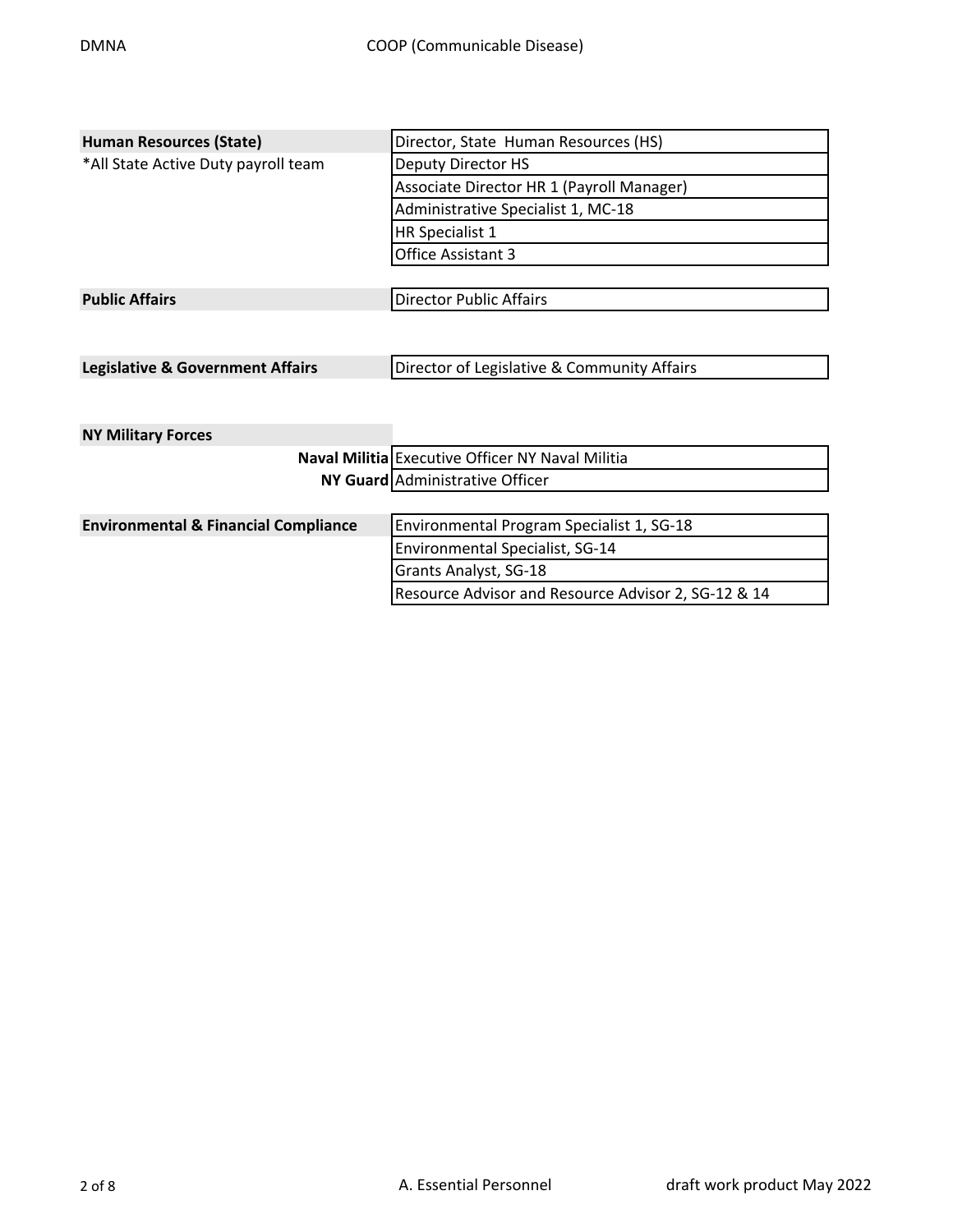#### NOTE: This is a fluid document. Position titles

### **DMNA TELECOMMUTING**

& essential requirements may change. The list is based on agency titles at time of drafting plan.

#### **Draft Work Product 1 May 2022**

> Based on the success of telework during the COVID‐19 pandemic, the following DMNA titles would be considered for telework in the event of a future large scale emergency. Some of the positions would telecommute full‐time while others would be on a rotational or periodic basis (office and home). The decision regarding full-time or part-time telework will be assessed on an operational needs basis and may change as a crisis evolves and/or moves to resolution.

> Telework determinations will be in accordance with GOER guidance/directives, Director of State Human Resources (MNHS) and employee supervisors.

| <b>TELEWORK Y/N</b> | <b>POSITION TITLE</b>               | $F/T$ or $P/T$ |
|---------------------|-------------------------------------|----------------|
|                     | <b>ADMINISTRATIVE ASSISTANT 2</b>   |                |
|                     | ADMINISTRATIVE COORDINATOR          |                |
|                     | <b>ADMINISTRATIVE OFFICER</b>       |                |
|                     | <b>ADMNV AIDE</b>                   |                |
|                     | <b>ADMNV ASSNT 1</b>                |                |
|                     | <b>ADMNV ASSNT 2</b>                |                |
|                     | <b>ADMNV SPEC 1</b>                 |                |
|                     | <b>AGENCY LABOR RELATIONS REP 1</b> |                |
|                     | <b>AGENCY PRGM AIDE</b>             |                |
|                     | ANTITERRORISM PROGRAM MANAGER       |                |
|                     | AS INFORMATION SPEC SERVER ADM      |                |
|                     | ASSISTANT BUILDING MANAGER          |                |
|                     | <b>ASSISTANT COUNSEL NS</b>         |                |
|                     | <b>ASSISTANT CURATOR</b>            |                |
|                     | ASSOCIATE BUDGETING ANALYST         |                |
|                     | <b>ASSOCIATE COUNSEL</b>            |                |
|                     | <b>ASSOC DIR HR 1</b>               |                |
|                     | <b>BUILDING PROJECT COORDINATOR</b> |                |
|                     | <b>BULDG CONST INSP</b>             |                |
|                     | CHIEF BUDGETG ANALYST               |                |
|                     | CHIEF ENGRG RESOURCE MGT BRAN       |                |
|                     | <b>CHIEF ENV BRANCH</b>             |                |
|                     | CHIEF OF STAFF, STATE               |                |
|                     | COMPUTER ASSISTED DESIGN OPER       |                |
|                     | <b>CONSTRUCTION PLANNING SPEC</b>   |                |
|                     | <b>CONSTRUCTION PROJECT ADMIN 2</b> |                |
|                     | <b>CONSTRUCTION PROJECT ADMIN 3</b> |                |
|                     | <b>CURATOR MILITARY</b>             |                |
|                     | <b>DEPUTY DIRECTORS</b>             |                |

> All telework plans must be approved by the Director of MNHS or the appropriate designeed.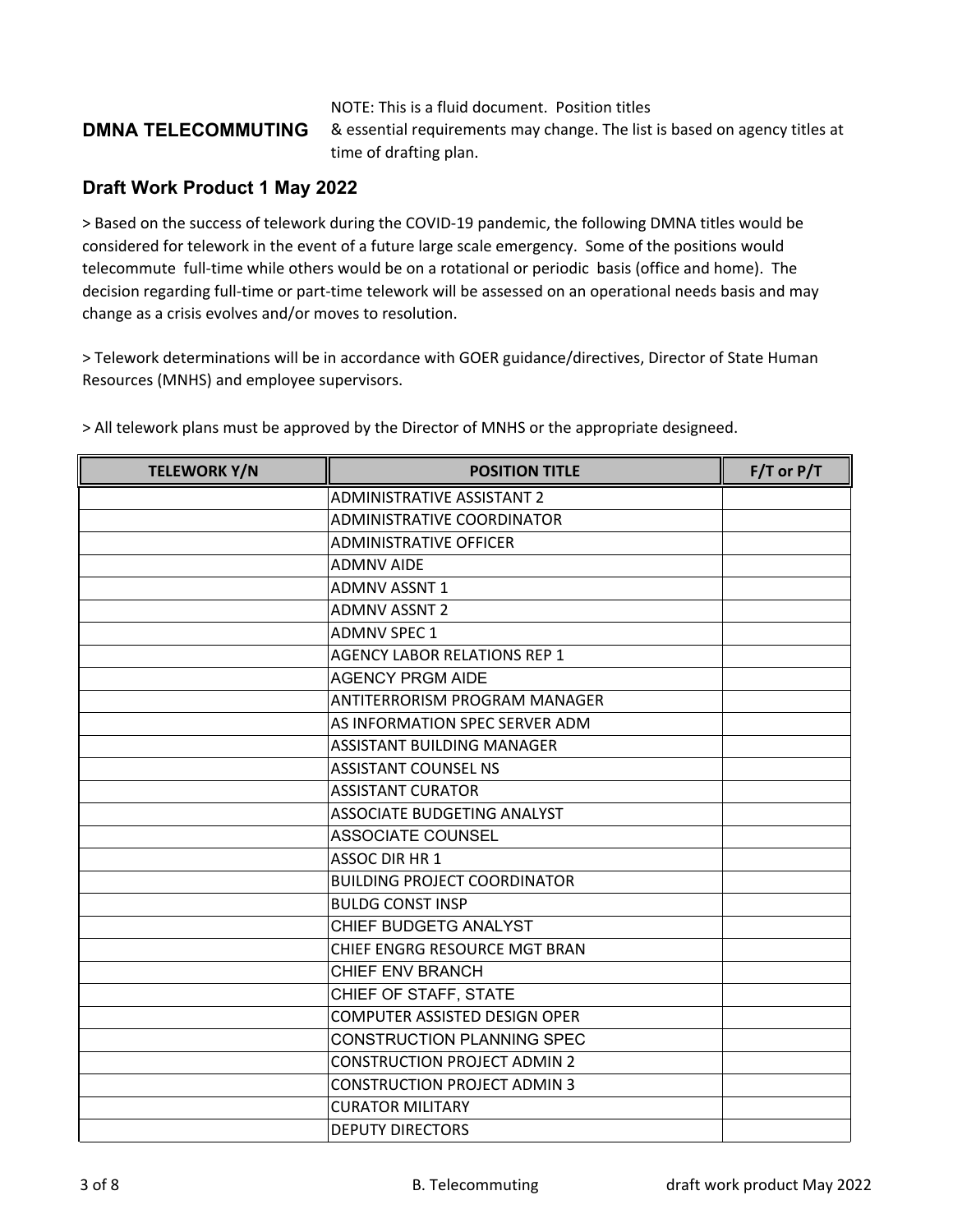| <b>TELEWORK Y/N</b> | <b>POSITION TITLE</b>                 | $F/T$ or $P/T$ |
|---------------------|---------------------------------------|----------------|
|                     | <b>DIRECTORS</b>                      |                |
|                     | <b>ELECTRONIC ALR SPEC 2</b>          |                |
|                     | ELECTRONIC SEC SY P M                 |                |
|                     | <b>ENERGY PROGRAM MNGR</b>            |                |
|                     | <b>ENVIRNL PRGM SPEC 1</b>            |                |
|                     | <b>ENVIRNL SPEC 2</b>                 |                |
|                     | <b>ENVIRONMETAL SPECIALIST</b>        |                |
|                     | <b>EXEC OFFICER NYNM</b>              |                |
|                     | <b>FACILITY MGMT SUPVR</b>            |                |
|                     | <b>FINANCIAL PROCESSES COORD</b>      |                |
|                     | <b>GEOGRAPHIC INFORMATION SYS MGR</b> |                |
|                     | <b>GRANTS ANALYST 1</b>               |                |
|                     | <b>HEAD ACCOUNT CLERK</b>             |                |
|                     | <b>HEAD CLERK</b>                     |                |
|                     | HR SPEC 1                             |                |
|                     | INFORMATION TECHNOLOGY SPEC 1         |                |
|                     | <b>INFORMATION TECHNOLOGY SPEC 2</b>  |                |
|                     | INSTALLATION EMG MGT PROG COORD       |                |
|                     | INTERNAL CONTROL & AUDIT SPEC         |                |
|                     | LIBRARIAN                             |                |
|                     | MAIL AND SUPPLY CLERK                 |                |
|                     | MIL HIST TECH                         |                |
|                     | OFFICE ASSNT 1                        |                |
|                     | <b>OFFICE ASSNT 2</b>                 |                |
|                     | <b>OFFICE ASSNT 3</b>                 |                |
|                     | <b>PLANS &amp; PROG MNGR</b>          |                |
|                     | PLANS & PROG ASSNT                    |                |
|                     | POLICY OFFICER                        |                |
|                     | PROG ADMIN 1- MULTIMEDIA              |                |
|                     | PROGRAM ADMINISTRATOR                 |                |
|                     | PROGRAM AIDE                          |                |
|                     | PURCHASING AGENT                      |                |
|                     | PURCHASING AGENT                      |                |
|                     | <b>REAL PRPTY EXAMINER 1</b>          |                |
|                     | <b>RESOURCE ADVISOR</b>               |                |
|                     | <b>RESOURCE ADVISOR 2</b>             |                |
|                     | SAFETY AND HEALTH PROGRAM MGR         |                |
|                     | <b>SECRETARY 1</b>                    |                |
|                     | <b>SECRETARY 2</b>                    |                |
|                     | <b>SENR ENGRG TECH</b>                |                |
|                     | SENR ENV ANALYST                      |                |
|                     | <b>WEBMASTER</b>                      |                |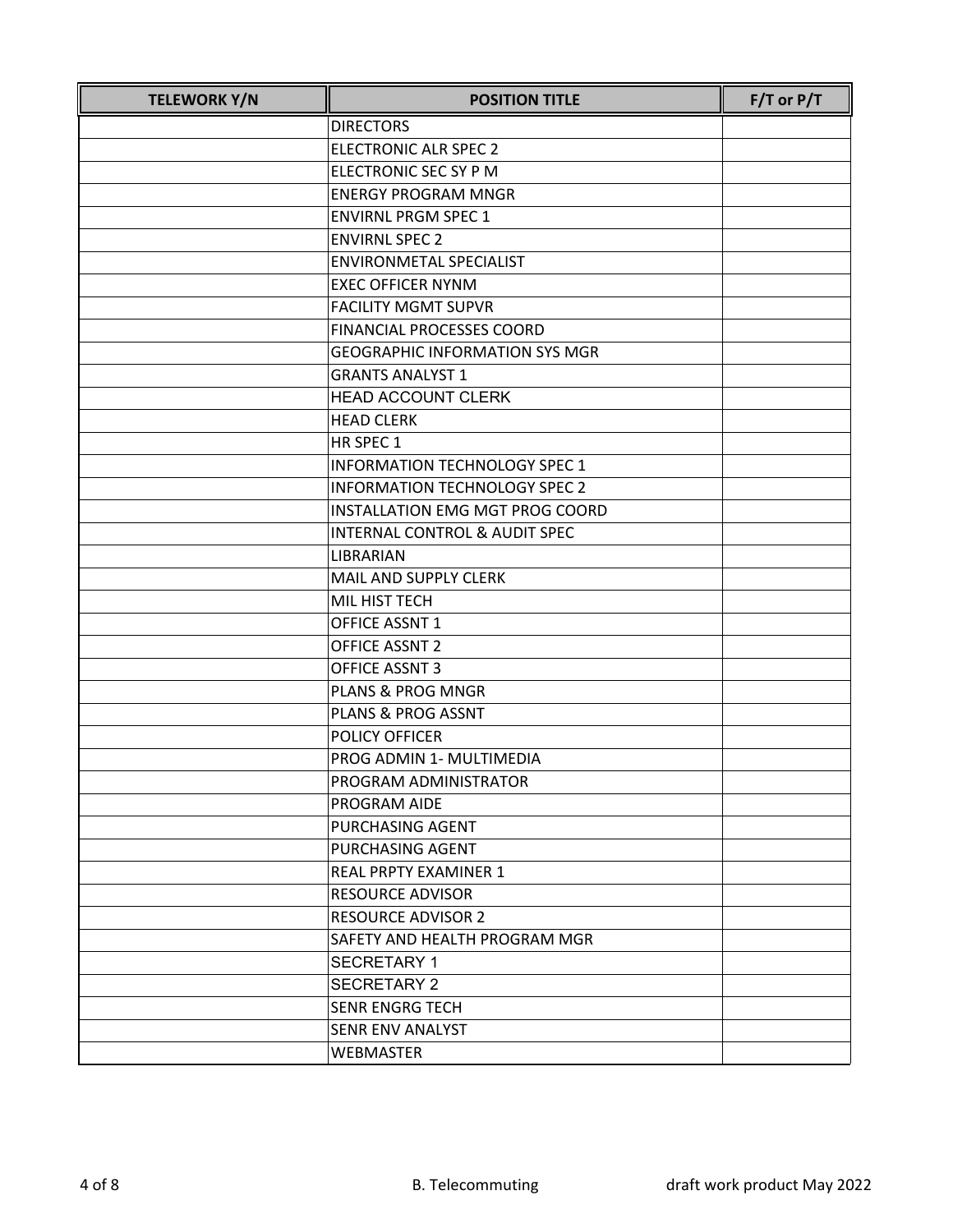### **DMNA Building Density Plan (Work Shfits/Schedules) Draft Work Product 1 May 2022**

 $\mathbf{r}$ 

 $\sim$ 

| <b>Coordination:</b>         | The agency's building density plan coordination will be a combined effort.<br><b>Primary POCs:</b><br>Federal Human Resources Director, State Human Resources Director, Facilities<br>Management & Engineering Director<br><b>Additional consultation:</b><br>Air Base Facility Manager(s), and Army/Air Leadership, Medical Command<br>and Base Medical Groups.                                                          |  |
|------------------------------|---------------------------------------------------------------------------------------------------------------------------------------------------------------------------------------------------------------------------------------------------------------------------------------------------------------------------------------------------------------------------------------------------------------------------|--|
|                              |                                                                                                                                                                                                                                                                                                                                                                                                                           |  |
| Implementation:              | > Implementation and density targets will be aligned with applicable statutory, CDC,<br>NYS DOH and DoD guidance/directives. The coordinators will assess federal and<br>state staffing, building/armory/base utilization in response to the emerging mission,<br>PPE requirements and availability, data available about trends for spread and any<br>other information necessary to set targets for building occupancy. |  |
|                              | > Unit/Directorate supervisors will be consulted for information about managing<br>safety requirements such as social distancing, sanitizing, arrival/departure times, etc.                                                                                                                                                                                                                                               |  |
|                              | > Human Resources Officers will communicate with the workforce to understand any<br>challenges and concerns for returning to the worksite such as child care, health<br>condition vulnerability, and vulnerability of household members.                                                                                                                                                                                  |  |
|                              | > Unit/Directorate supervisors will consult with their employees and submit<br>schedules for full-time and part-time return to work plans to Human Resource<br>Officers for review and approval.<br>> Building density will be assessed on a regular basis, at a minimum monthly, to<br>ensure targets are maintained in accordance with current trends of spread and well-<br>being of the workforce.                    |  |
|                              |                                                                                                                                                                                                                                                                                                                                                                                                                           |  |
| <b>Schedules:</b>            | Scatter start/end times                                                                                                                                                                                                                                                                                                                                                                                                   |  |
|                              | Utilize Alternate Work Schedule (AWS)                                                                                                                                                                                                                                                                                                                                                                                     |  |
|                              | <b>Implement Rotational Telework Schedules</b>                                                                                                                                                                                                                                                                                                                                                                            |  |
|                              | <b>Scatter break times</b><br>Provide "Employee Responsibility Sheet"                                                                                                                                                                                                                                                                                                                                                     |  |
|                              |                                                                                                                                                                                                                                                                                                                                                                                                                           |  |
| <b>Faciity Requirements:</b> | Limit Restroom Capacity                                                                                                                                                                                                                                                                                                                                                                                                   |  |
|                              | Limit Elevator Capacity                                                                                                                                                                                                                                                                                                                                                                                                   |  |
|                              | Limit Classroom/Meeting Room Capacity                                                                                                                                                                                                                                                                                                                                                                                     |  |
|                              | Require appointments for visitors                                                                                                                                                                                                                                                                                                                                                                                         |  |
|                              | Provide "Visitor Responsibility Sheet"                                                                                                                                                                                                                                                                                                                                                                                    |  |
|                              |                                                                                                                                                                                                                                                                                                                                                                                                                           |  |

 $\blacksquare$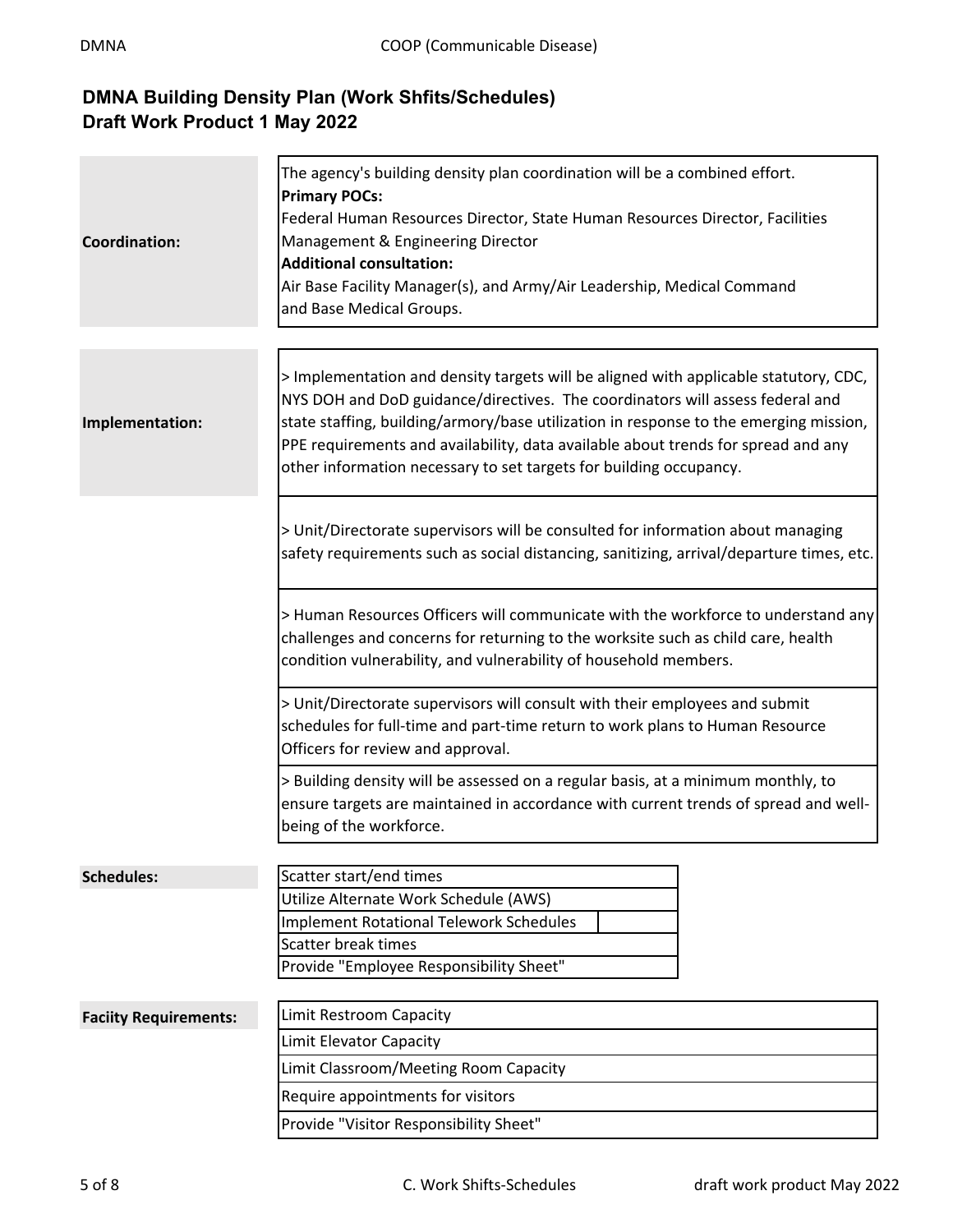Provide plexiglass and other appropriate dividers to minimize exposure

Place markers on floors, walls and other appropriate locations to ensure distance requirements are maintained and directional flow assists with minimizing exposure

Install hand sanitizer and hand hygiene stationss

Proivde cleaning/sanitization stations

Regularly sanitize high use/high touch areas (restrooms, elevators, etc.)

Maintaining OSHA and other health standards, keep doors open to minimize exposure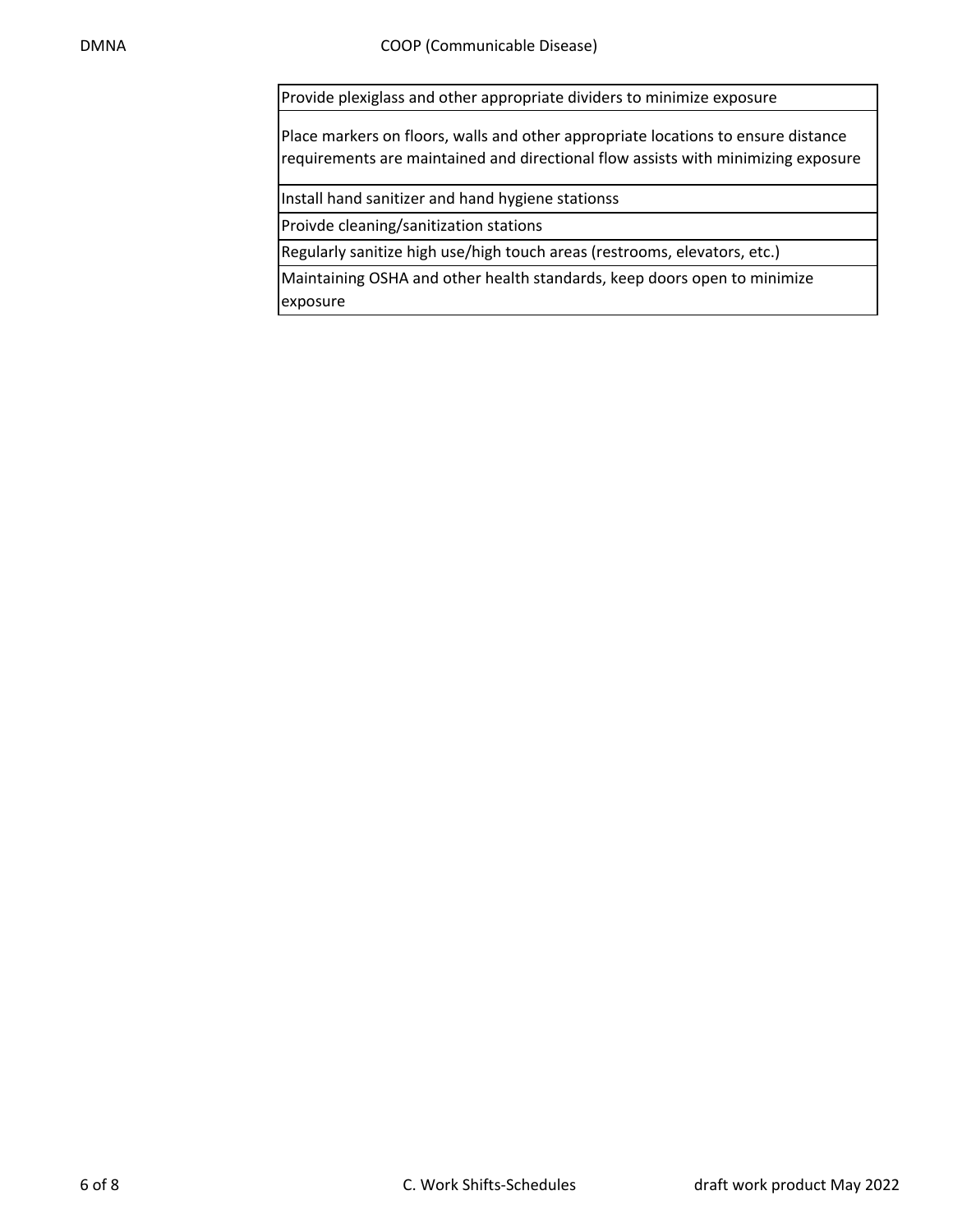$\Gamma$ 

## **DMNA Exposure Protocol Draft Work Product 1 May 2022**

Τ

┓

Т

| State Human Resources (MNHS) will be the primary contact on matters<br>involving state employee exposure or suspected cases as well as review and |
|---------------------------------------------------------------------------------------------------------------------------------------------------|
|                                                                                                                                                   |
| changes to a designation of essential and non-essential personnel.                                                                                |
|                                                                                                                                                   |

|            | MNHS will consult with DOH and/or GOER for any concerns/issues associated |
|------------|---------------------------------------------------------------------------|
| $\epsilon$ | with state employee exposure and/or suspected cases.                      |

| All employees feeling ill will be directed to go home immediately or stay home |
|--------------------------------------------------------------------------------|
| lif onset is before arriving at work. MNHS will be contacted for further       |
| direction.                                                                     |

|   | If close contact or suspected close contact with an infected individual or                                                                           |
|---|------------------------------------------------------------------------------------------------------------------------------------------------------|
| 4 | pathogen is suspected, the employee should immediately isolate themselves in                                                                         |
|   | the workpace (office or other safe area). The employee should immediately<br>contact their supervisor and State Human Resources. Human Resources and |
|   |                                                                                                                                                      |
|   | the supervisor will provide direction for the safest departure from the worksite                                                                     |
|   | to home of record or other safe location for quarantine.                                                                                             |
|   |                                                                                                                                                      |

| 5. | Employees exhibiting symptoms or who have been exposed to individuals<br>suspected of having the communicable disease will be provided available<br>information for obtaining testing and/or appropriate medical care. |
|----|------------------------------------------------------------------------------------------------------------------------------------------------------------------------------------------------------------------------|
|    |                                                                                                                                                                                                                        |

|   | If an employee needs to be placed in quarantine or isolation, the procedures,<br>including available leave options, will be thoroughly reviewed. Where |
|---|--------------------------------------------------------------------------------------------------------------------------------------------------------|
| 6 | appropriate, a written notification will be proivded to the employee (e-mail,<br>text, or mail).                                                       |
|   |                                                                                                                                                        |

| 12 hours of a shift. Further appropriate health screening questions will be<br>$7^{\circ}$<br>available. |  |  | All employees reporting to a worksite will be requried to undergo daily health<br>screening. This will involve temperature checks upon arrival as well as every<br>conducted either in person and tracked on paper or via an online application if |
|----------------------------------------------------------------------------------------------------------|--|--|----------------------------------------------------------------------------------------------------------------------------------------------------------------------------------------------------------------------------------------------------|
|----------------------------------------------------------------------------------------------------------|--|--|----------------------------------------------------------------------------------------------------------------------------------------------------------------------------------------------------------------------------------------------------|